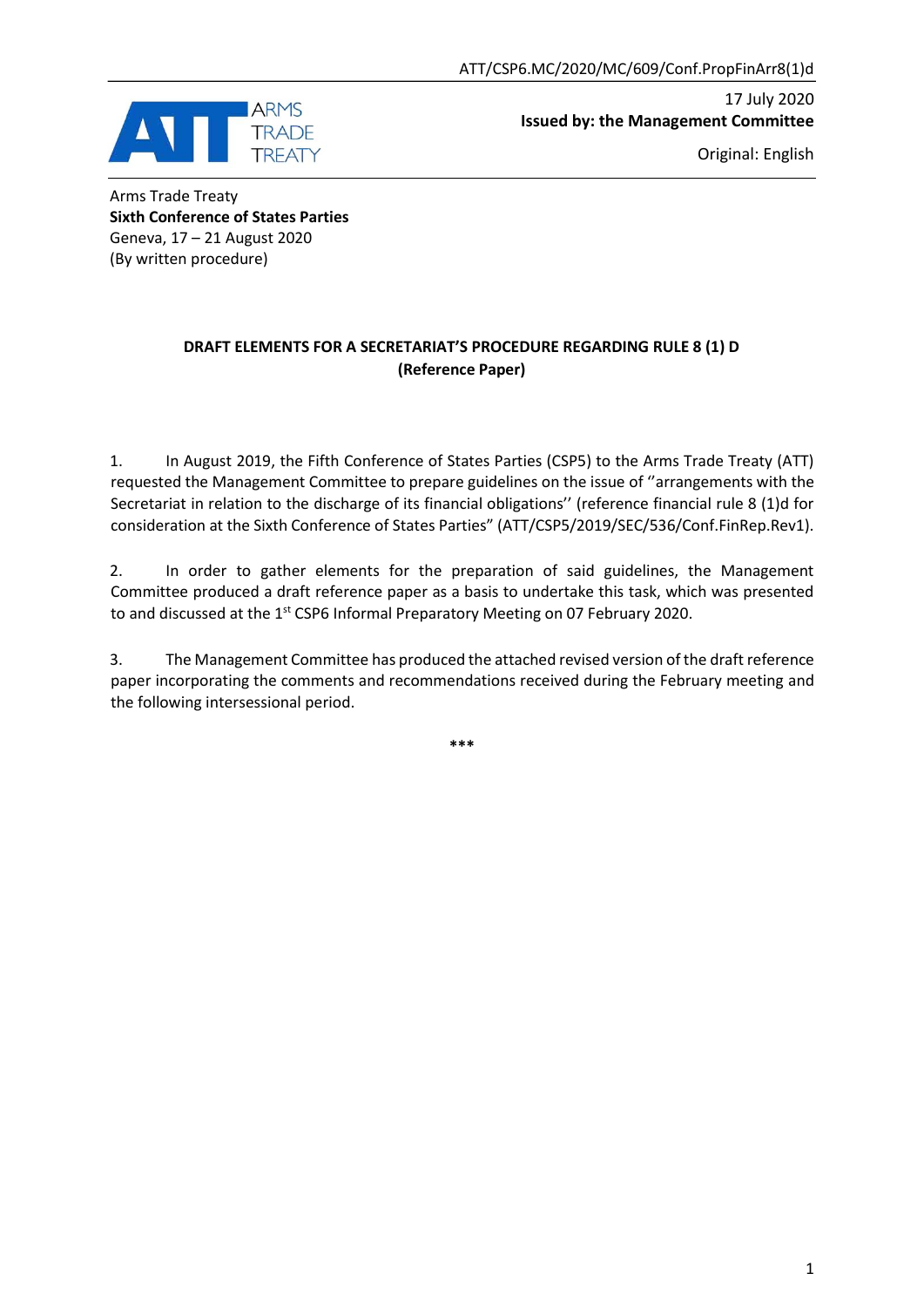### **ANNEX A. DRAFT ELEMENTS FOR A SECRETARIAT'S PROCEDURE REGARDING RULE 8 (1) D**

### **Context**

The Fifth Conference of States Parties (CSP5) expressed deep concern about the unpaid contributions of States<sup>1</sup> and called on States that have not done so, to address their financial obligations in a prompt and timely manner to avoid risks to the ATT process and its activities<sup>2</sup>.

The Conference requested the Management Committee to prepare guidelines on the issue of "arrangements with the Secretariat in relation to the discharge of its financial obligations" (reference Financial Rule 8 (1) d) for consideration at CSP6<sup>3</sup>.

Furthermore, the Conference decided that no State shall be prejudiced by Financial Rule 8 (1) d in applying for support from the ATT Voluntary Trust Fund or the ATT Sponsorship Programme until CSP6, when this matter will be considered<sup>4</sup>.

## The ATT Financial Rule 8 (1) d states:

*Any State Party whose contributions are in arrears for two or more years that has not entered into arrangements with the Secretariat in relation to the discharge of its financial obligations shall have its voting rights suspended, not be eligible to nominate a representative as an office-holder, nor become a member of any committee or subsidiary body of the CSP. The CSP may, nevertheless, permit such a member to vote or nominate a representative as an office-holder if it is satisfied that the failure to pay is due to conditions beyond the control of the State Party.* 

To date, no rule or procedure exists within the ATT framework to guide how a State in arrears for two or more years can make a financial arrangement or how the ATT Secretariat should process a request for a financial arrangement as contemplated in Rule 8 (1) d of the ATT Financial Rules.

This paper seeks to present a proposal on how to provide a comprehensive, commonly agreed and easily applicable decision-making procedure to the ATT Secretariat and the Management Committee.

#### **Background**

1

Rule 3 of the ATT Financial Rules provides that the financial period for the ATT is the calendar year (i.e. 01 January – 31 December of each year). Accordingly, the ATT budget is adopted during the relevant CSP of the previous year.

Financial contributions for each calendar year are due and payable in full within 90 days of the receipt of an invoice from the ATT Secretariat. In accordance with the stipulation of the ATT Financial Rules, States should be notified of the amount of their contributions for a given year by 15 October of the previous year. As not all fiscal years are alike between States, each State should, as far in advance as possible of the date due for the contribution, inform the ATT Secretariat of the projected timing of that contribution to allow for better financial oversight and planning.

<sup>&</sup>lt;sup>1</sup> States referred to in this document include States Parties, Signatory States and Observer States that are also assessed for contributions.

<sup>2</sup> ATT/CSP5/2019/SEC/536/Conf.FinRep.Rev1/34

<sup>3</sup> ATT/CSP5/2019/SEC/536/Conf.FinRep.Rev1/35

<sup>4</sup> ATT/CSP5/2019/SEC/536/Conf.FinRep.Rev1/36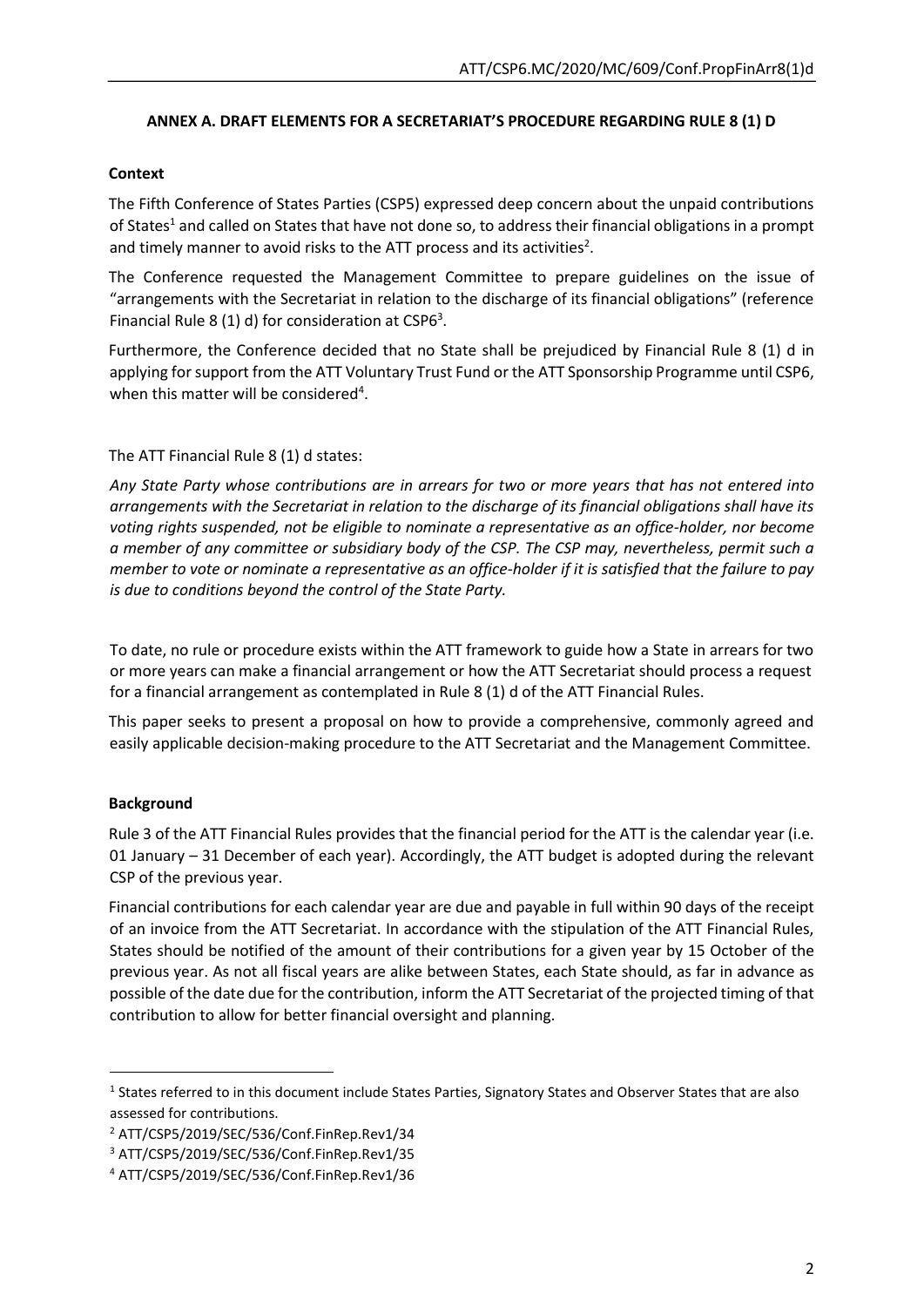As in comparable Conventions or the United Nations itself, financial and liquidity problems arise when States either pay late or not at all. During previous years, various measures have been introduced to address problems arising from delayed payment or non-payment. With regard to the ATT, the flexibility embedded in the ATT Financial Rules has been invoked in a bid to overcome financially critical periods until payments are received.

Despite the measures referenced above, there are situations in which financial contributions are not paid by States for two or more years. In the case of the United Nations, the General Assembly has introduced the restriction of rights to vote<sup>5</sup>. In the context of the ATT, Rule 8 (1) d of the Financial Rules introduces measures applicable to States in arrears for two or more years, which will be applied unless the State has entered into arrangements with the Secretariat in relation to the discharge of its financial obligations. Notwithstanding this indication, the rule does not prescribe a procedure to be followed in making such an arrangement.

## **Potential Process**

1

In developing a possible ATT process for making financial arrangements contemplated under Rule 8 (1) d, the existing rules and procedures of the General Assembly of the United Nations and other Conventions were considered.

Some regulations of the United Nations allow for the definition and application of multi-year payment plans as an instrument for Member States to pay contributions in arrears<sup>6</sup>. These plans should not extend to more than six years, if possible, and a yearly report on the status of the relevant plan is compulsory. Although payment plans may constitute a useful tool to reduce arrears and underscore the willingness of States to meet their financial obligations, it should be noted that they are regarded as voluntary in nature in the context of the UN process referenced above.

In view of the applicability of some of the elements contained in the process above, consideration should be given to the introduction of a payment plan in the ATT process. This approach will provide flexibility to States in arrears to settle their financial arrears within a reasonable timeframe and in a transparent manner.

Proposed process for the ATT framework:

- 1. The process starts with an invoice for assessed financial contribution issued by the ATT Secretariat in accordance with Rule 8 (1) a and payable within 90 days of receipt.
- 2. Pursuant to Rule 8 (1) b, each State shall, as far in advance as possible of the date due for the contribution, inform the ATT Secretariat of the projected timing of that contribution<sup>7</sup>.

<sup>5</sup> Charter of the United Nations, Chapter 4; Article 19: A Member of the United Nations which is in arrears in the payment of its financial contributions to the Organization shall have no vote in the General Assembly if the amount of its arrears equals or exceeds the amount of the contributions due from it for the preceding two full years. The General Assembly may, nevertheless, permit such a Member to vote if it is satisfied that the failure to pay is due to conditions beyond the control of the Member.

<sup>6</sup> For reference UNGA A/74/68 or A/74/11 may be used.

 $^7$  As fiscal years for individual member state may differ, it is recommended that relevant details are provided to the ATT Secretariat in time in order to avoid additional administrative efforts.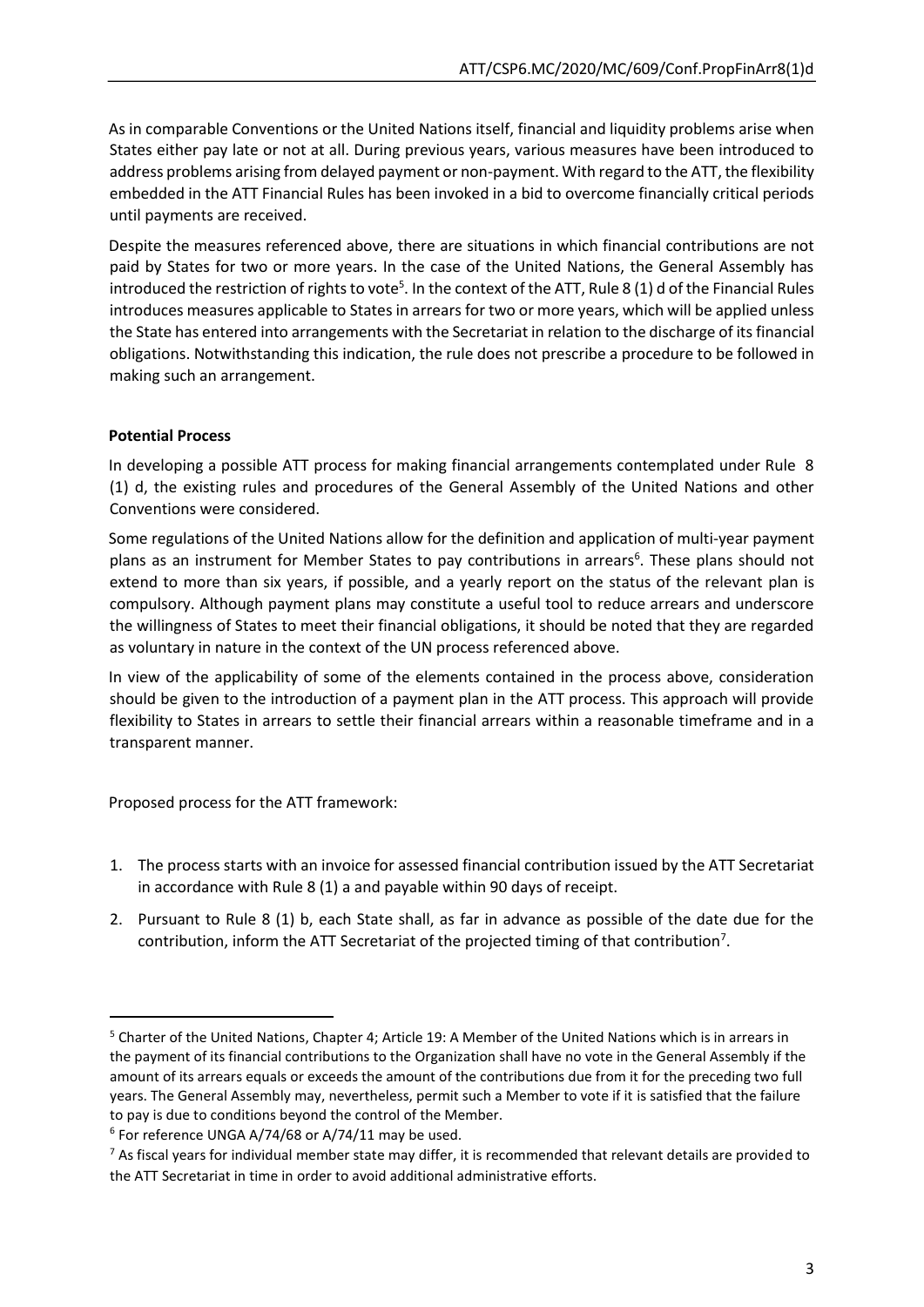- 3. By 01 March of the relevant year, the ATT Secretariat shall advise the President, who shall write to those States, who have not yet paid by that date, to impress upon them the importance of paying their respective arrears. The President's consultations with such States shall be reported to the CSP at its next meeting (Rule 8 (1) c).
- 4. In the event of States in arrears for two or more years, the President may encourage them to consider entering into a financial arrangement with the ATT Secretariat as early as possible. As referred in Rule 8 (1) d, the respective State may, at any time, declare "conditions beyond control" for not paying the assessed contributions and trigger a decision by the following  $\textsf{CSP}^8$ .
- 5. The next reminder for payment comes in the form of an invoice for the following year, issued in October of every year reflecting all outstanding contributions. Detailed and continuously updated information on the status of ATT contributions, including financial arrears, is posted and made available on the ATT website.
- 6. If arrears accumulate over a period of two or more years, the State may proceed and contact the ATT Secretariat to enter into an arrangement to discharge its financial obligations (Rule 8 (1) d). In approaching the ATT Secretariat, the State in arrears shall use an official document (Note verbale issued by the Government of the State concerned through the respective Diplomatic Mission).
- 7. The official document from the State in arrears should contain a proposal for a single or multi-year payment plan not exceeding six years and a payment calendar or time frame<sup>9</sup>.
- 8. Due to the time required for the preparation of necessary recommendations to a CSP, the official document requesting a financial arrangement should be submitted to the ATT Secretariat not later than 60 days before the start of a CSP, of the same year period<sup>10</sup>.
- 9. On receipt of the official document requesting a financial arrangement, the ATT Secretariat will inform the Management Committee and the President of the CSP so as to initiate a process for consideration of the arrangement proposed. Following this, the Management Committee and the ATT Secretariat will evaluate the proposed payment arrangement. The Management Committee will subsequently prepare recommendations thereto to a next ensuing CSP for consideration and decision-making. It is only the CSP that will take the necessary decisions regarding a proposed payment arrangement or any other financial rule related decision.
- 10. If no financial arrangement is entered into with a State Party in arrears for two or more years, the voting rights of said State will be suspended, neither will it be eligible to nominate a representative as an office-holder, nor will it be able to become a member of any committee or subsidiary body of the CSP, in accordance with Rule 8 (1)d.
- 11. If a payment plan is considered and approved by the CSP, the payment of the first instalment will initiate the arrangement.

**.** 

<sup>&</sup>lt;sup>8</sup> It shall be noted that this situation is not regarded further within the context of this document, but it is mentioned as explicitly referred by Financial Rule 8 (1) d.

<sup>9</sup> Elements of a Multiyear Financial Plan may vary widely, with the intention of not being overly prescriptive, it is suggested that the plan contains payment projections based on existing or projected budget streams, and a feasible calendar, taken into consideration current policy and projected economic assumptions. It is, the payment plan should reflect an appropriate duration based on the amount in arrears, and the capacity of the state to address such arrears with the agreed timeframe (i.e. no more than six years, make first installment a precondition for activation of a plan, and an open option for early settlement).

<sup>&</sup>lt;sup>10</sup> Timeframe reflects Rule 15 of the Rules of Procedure (ATT/CSP1/CONF/1).